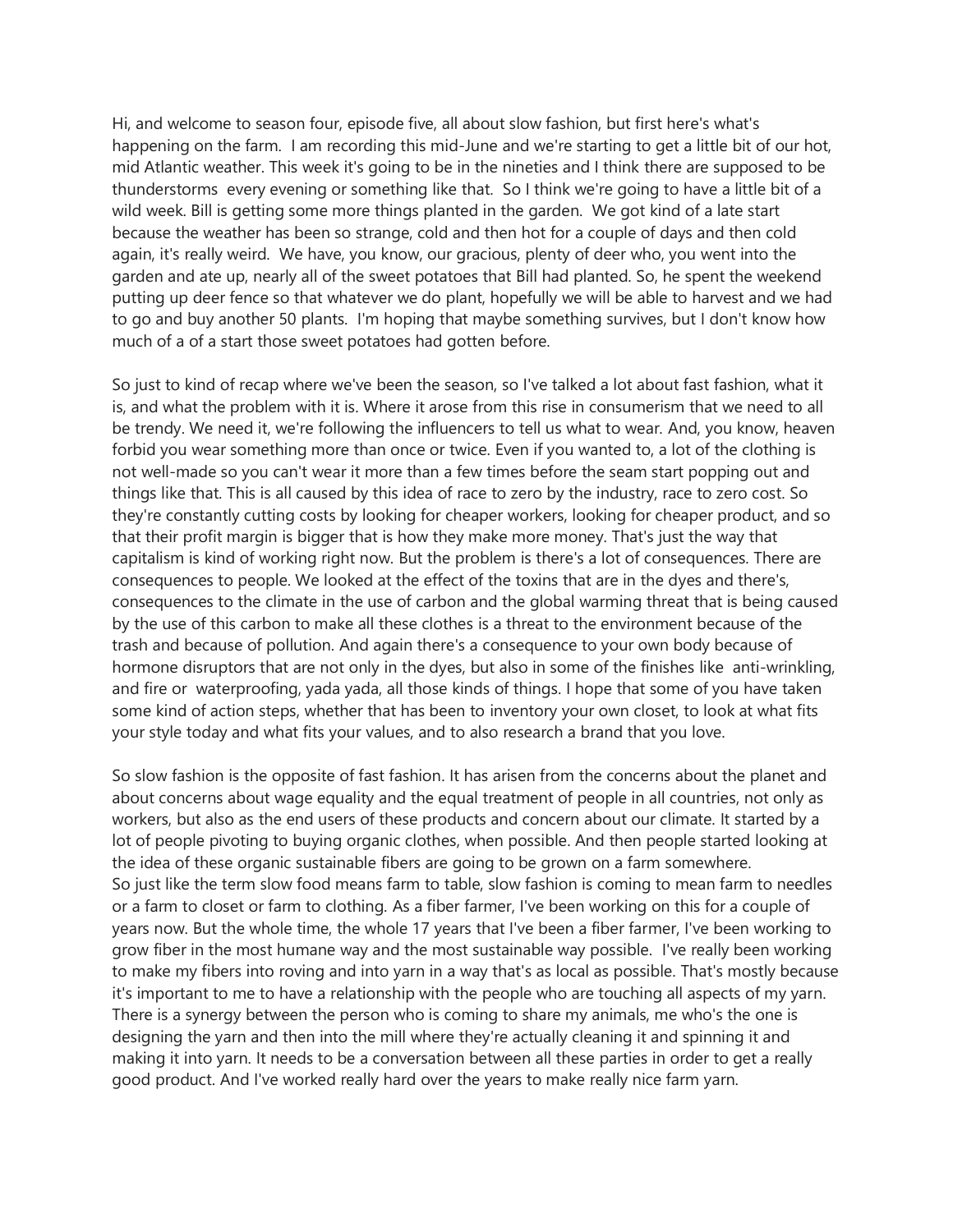And if you have looked at my farm yarn here, you know that is true, I have some really nice farm yarn.

Just in the last, I want to say like four years, the term Fibershed came about. The Fibershed movement came about because Rebecca Burgess in California wrote the book Fibershed. She was doing research on the textile industry and she wanted to make a wardrobe that was a hundred percent local to her. So it became a project for her to see if she could do that. And now it has grown into Fibershed affiliates all over the world. A lot of like-minded people who want the same kind of thing. She used the term shed in Fibershed in the same way you would a watershed. A Fibershed is that area local to you where you can source your fiber and cloth, and yarn and your dyes, natural dyes and your labor.So whether that's you making something, whether it's the mill that is local to you, or if you're not a maker, maybe it's having someone who's local to you that is going to actually knit you a sweater or knit you a hat so that the labor is also local.

And another cornerstone of Fibershed is to have a wardrobe that is soil to soil. And what that means is that the ingredients for your clothing are coming from the soil. Either they are grown in the ground, or they are grown on an animal who's eating what's growing on the ground. Then they are worn. They are used. They have an end of life plan that is to then compost it back into the soil. So, you have it going from the growing on the soil to then going back into the soil, to nourish the soil and making that a very cyclical thing. In order to compost it, like I have talked about in the previous episodes, this means it has to be a hundred percent natural fibers, of course you would take off the buttons, zippers, et cetera, those things and then you would add to the compost. We go back into the soil to nourish the soil. Iyou want to know more, you can read her book called Fibershed. It's an excellent resource, and you can find a list of those resources on my free resource list on my website.

So what does slow fashion and a slow fashion wardrobe look like? I think that it can look several different ways, and I think it depends on the region of the country that you're in and therefore the climate that you live in. Here in the mid-Atlantic, I've been working on a local wardrobe. I did just what I've asked you to do. I've looked at what's in my closet. I've looked at what I want my style to be. And I have made a list of a kind of capsule wardrobe. This wardrobe that was the center. What would that look like? Because we have cold winters I can wear hand knit, sweaters, hand knit, socks, hand knit tops. Those can be really local to me, because I can use my wool and I can naturally dye the yarn. Or for instance, the sweater that I'm making right now is with naturally colored wool. It came off the sheep that way. I can even hand spin the yarn. So it is totally, totally local what I can't make and can't really buy is any local cotton or linen at this time. I have found a place that has locally grown cotton that it's milled in the next Fibershed, in South Carolina, which we'll talk about later is kind of like local ish. For those items that I can't make locally I'm working to either buy or sew things that are cotton or linen, like shirts and skirts and pants. I am working for those to be organic if possible and making sure that they are all natural fibers. So then it will say 100%, ,linen or 100% cotton as I talked about in the last episode, when we're talking about brands, I did buy a couple of those wool and, , dresses, which I really love. These are 75% wool and 25% nylon. But again, it's like, natural ish cause I do like the material. The weave structure, I think they're actually knit is very light and you can wear it in the winter, in the summertime here. Again, making those choices, based on where you are in the country and therefore your climate, based on your values and based on the availability and your style.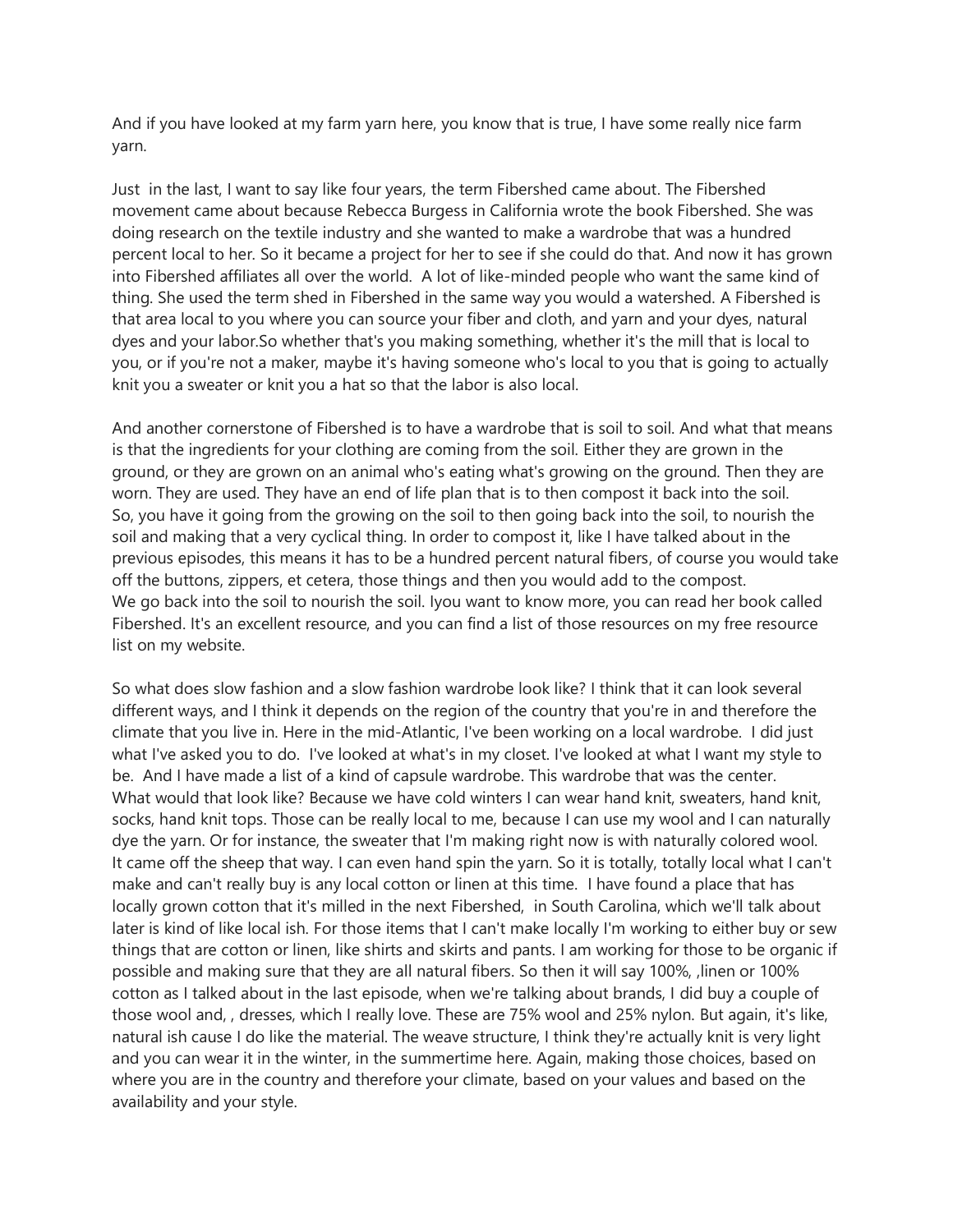So the problem with fibersheds all over the world, is the supply chain. And as I've talked about in a previous episode, the U S simply doesn't have the amount of textile manufacturing that it used to have. I think I talked about this last time too, that my aunts and probably great aunts and grandmother and all the people back in my family on my father's side worked in those textile plants in North Carolina until the sixties when those were closed. Then they shifted over into doing the sewing type of work into the seventies until that also closed. One of the problems that the affiliates and of Fibershed itself, is to look into how to grow back these local regional supply textile ecosystems basically. And it's going to take some time.

There are small mom and pop mills that are starting up and they can handle some of what we need, but there's still significant holes in the supply chain. That means that sometimes what we can get for slow fashion is going to be local ish. Like what I just talked about with the cotton, it's grown in Virginia, which would be in my Fibershed, but it's been milled in South Carolina, but that's as local as I can get right now. The mill that has the combing skill that I need for my fine wools is in Michigan. That's as local as I can get at this time. The point is to be mindful about your textile choices to be as local as you can, and to be as climate beneficial as you can.

We need to be thinking about the practicality of all of this: to go completely into a local wardrobe is pretty overwhelming. It is for me. And I've been thinking of working towards this for some time now, and I have the raw material available to me, it's all around me and still it's very overwhelming. And I believe that the way to do this is to slowly change our wardrobes in a mindful way. First of all, to make sure that when you're buying a garment that you're buying quality, that you're going for something that is all-natural fiber. Items that are going to last for years, going for that classic style, the classic blazer, the cashmere sweater, that's in a neutral color that isn't necessarily trendy, but it can become more on-trend with a scarf or some accessories that are not going to be as problematic as plastic made clothes. For instance, you know, buying linen pants or linen skirts for the summertime, that will last for years because that fiber is so strong and that with linen, it only gets better over time. It softens up over time. It becomes a lot more comfortable over time. You add to these items over time, you're not looking to immediately, totally toss out everything you have and start completely over. It's about making mindful choices to change over your wardrobe. At least that's the way I'm going about it. Then start to look those items that aren't going to be local to you like the cotton and the linen, Looking for organic clothing that fits your style and your climate and make a purchase here and there. Those pieces will stand the test of time. And I had forgotten about this. I didn't even put, think about talking about this as well, but I found a hundred percent linen sheets that are fantastic. At first they were, I wouldn't say they were scratchy, they're crisp. As you wash them, then they become more and more comfortable. I did get those sheets from a company called Parachute. (this is not a paid endorsement) They do have elastic on the fitted sheets, but again once if you were going to then compost that you would just take the elastic part out and the rest of the sheet could be then composted when it is too worn out to use anymore.

I'm not just talking to makers. I think as a non-maker, you could also be part of the Fibershed movement. Like I said, you can be buying mindfully from companies that are selling organic and a hundred percent natural clothing. If you are a maker of people who sew and knit and crochet and weave, then you can make your own garments with those textiles.

But if you can't, you could partner with other makers and that's part of what your local Fibershed can help with: to pair up makers and producers, pairing up makers and consumers.